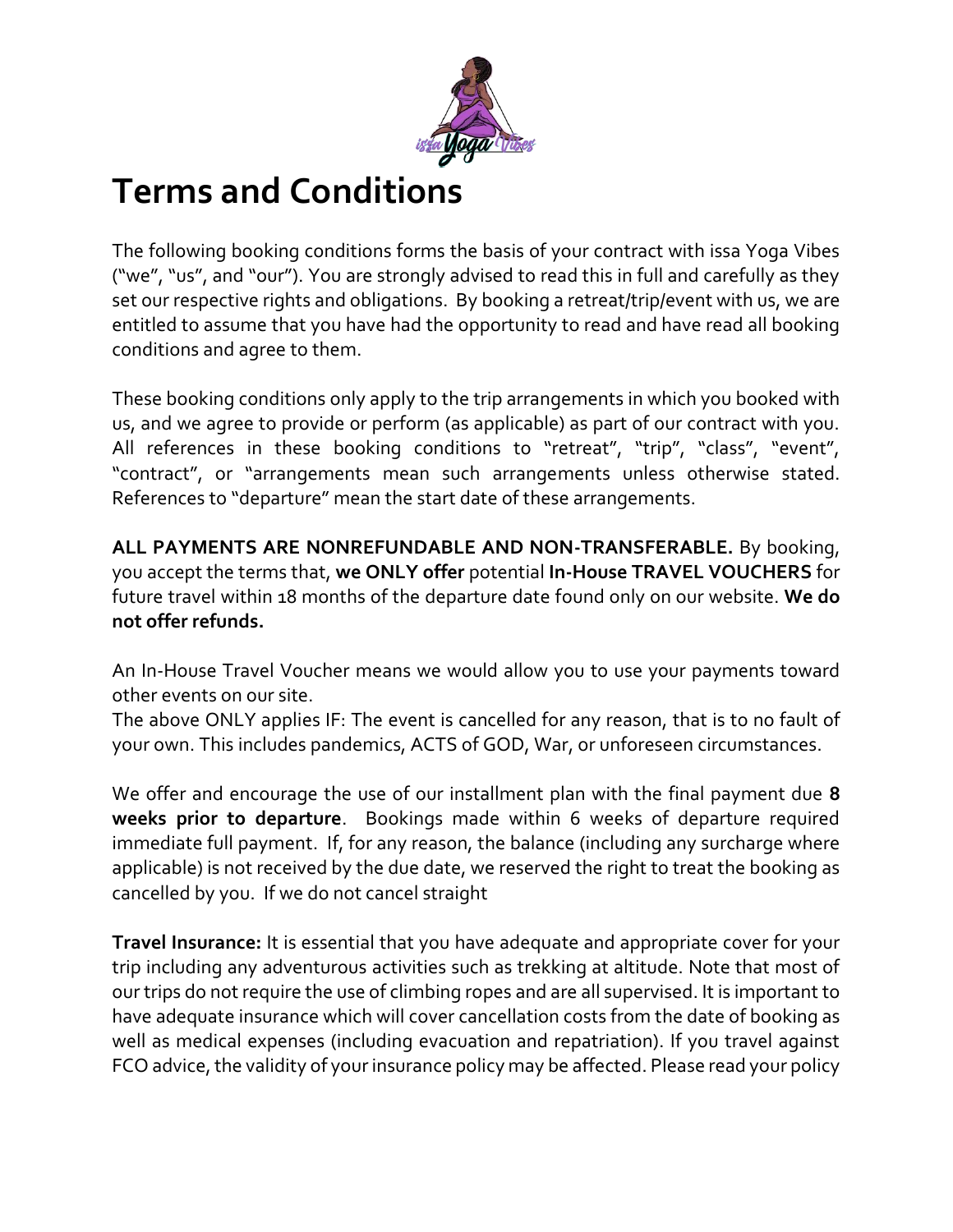

details carefully and take them with you on your trip. It is your responsibility to ensure that the insurance cover you purchase is suitable and adequate for your particular needs.

**Health:** Except as disclosed in your retreat questionnaire, you are taken to confirm at the time of booking that you are in good health, physically capable of undertaking all aspects of the trip, and unaware of any reason why you may be unsuited to taking part or may be likely to suffer illness or injury during the trip, considering its challenges and purposes. If you are unable to give for this confirmation for any reason or have any medical condition or disability which may affect your trip, you must contact us before you submit your application form so that we can assist you in considering the suitability of the trip for you.

If any information given in the application form or medical questionnaire is shown to be materially incorrect or incomplete, we reserve the right to cancel your booking or terminate your participation in the trip, depending on when we become aware of the true position. In this situation, cancellation charges as set out minus a 25% cancellation fee will apply and we will not be responsible for any costs or expenses incurred as a result**.**

## COVID19 Terms\*

As a safety measure and to ensure that we are not affected by the effects of the COVID19 Pandemic and the rapid changes in travel requirements, please ensure you have received all your vaccinations at least  $5$  days before departure, along with proof of negative COID19 test.

We do understand completely your hesitations with being vaccinated, however, please do not book any international retreat if you do not plan to show proof of vaccination and a negative COVID19 test.

Some domestic (US) locations do not require vaccinations, however, if there are any governmental changes to requirements and mandates are enacted and you do not comply, you agree to accept an in-house travel voucher for future travel, which must be used within 18 months of the original departure date. If there are event postponements or itinerary change due to COVID19, we ONLY offer potential TRAVEL VOUCHERS for future travel within 18 months of the day of original departure. We do not offer refunds. PLEASE NOTE: THIS COVID POLICY SUPERSEDES OUR CURRENT TERMS & CONDITIONS IF THE CHANGES TO OUR EVENTS ARE RELATED TO PANDEMIC.